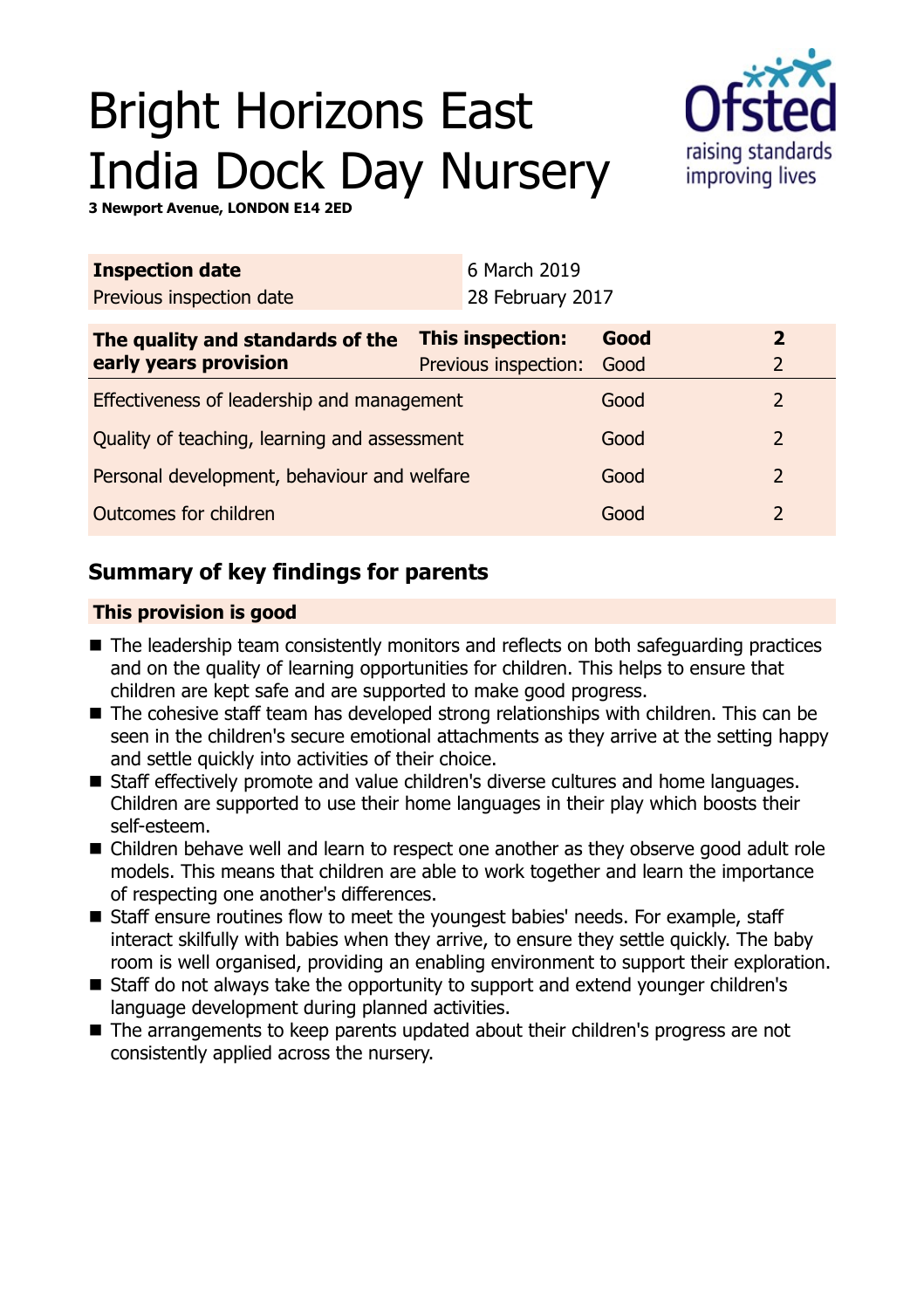## **What the setting needs to do to improve further**

## **To further improve the quality of the early years provision the provider should:**

- improve opportunities to further extend the youngest children's language skills
- develop consistent practice in terms of information sharing with parents so that all parents feel well informed about their individual children's progress.

## **Inspection activities**

- $\blacksquare$  The inspection was undertaken by two inspectors.
- $\blacksquare$  The inspectors observed the quality of teaching during activities indoors and outdoors, and assessed the impact this has on children's learning.
- $\blacksquare$  The inspectors held meetings with the nursery manager and the leadership team.
- $\blacksquare$  The inspectors undertook joint observations with the nursery manager.
- $\blacksquare$  The inspectors spoke with parents during the inspection and took account of their views.
- The inspectors reviewed relevant documentation, including the nursery's operational action plan and evidence of the suitability of staff working in the nursery.

**Inspectors** Siobhan O'Callaghan Caroline Preston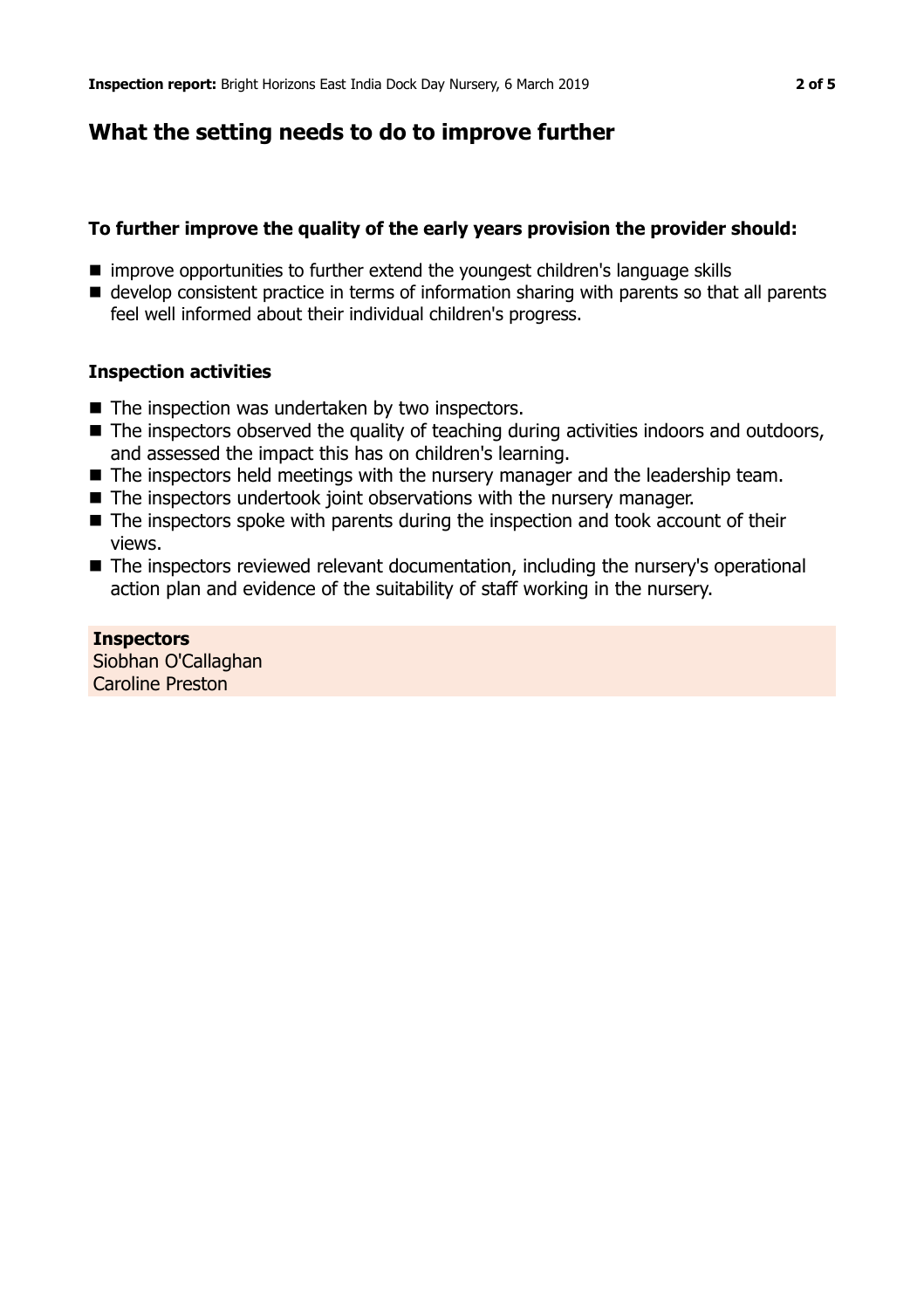## **Inspection findings**

## **Effectiveness of leadership and management is good**

Safeguarding is effective. The staff team has a good knowledge and understanding of keeping children safe and of the action to take if it has concerns about a child's welfare. Leaders follow robust recruitment and vetting procedures to help ensure that staff are suitable for their role. Daily risk assessments are carried out to help ensure that the setting is safe and secure. The environment is well organised with good-quality resources to support children's learning. Leaders have a good oversight of the early years curriculum. They meet regularly with the staff team to reflect on practice and help to identify areas to improve. The professional development of staff is seen as a priority and this contributes towards the good outcomes for children.

## **Quality of teaching, learning and assessment is good**

Staff gather detailed information from parents about children's interests and development at home. This helps children to settle quickly into the setting. Staff record valuable observations and assessments to identify any gaps in children's learning. The quality of teaching, overall, is good. Children enjoy engaging in well-planned art activities that support their interests. They are able to explore different textures and paint with a variety of tools to encourage self-exploration. Staff are well deployed to offer support and encouragement. Young babies develop their physical skills well. For example, they crawl and shuffle, and sit steadily for long periods. Young babies learn the skills they need to become actively involved in the world around them. Staff support older children's social and emotional development effectively. For instance, children make friends and get on with others, explore and learn confidently, and feel good about themselves. Staff encourage children's literacy skills effectively. For example, staff have conversations with older children which enable children to practise speaking and newly learned words. Staff support children to mark make in a variety of ways, such as while painting and using a pencil. Children enjoy listening to stories and handling books by themselves, enjoying the pictures and stories.

#### **Personal development, behaviour and welfare are good**

Children enjoy their time in the setting. They enthusiastically engage in outdoor activities and develop good physical skills. For example, they confidently ride bicycles, climb apparatus and learn about the safe use of the outdoor equipment. They enjoy healthy meals and learn about good personal hygiene as they develop their self-care skills. The settling-in procedures for new children are effective and parents express these provide them with reassurance that their children are safe.

#### **Outcomes for children are good**

Children are developing good skills to help prepare them for their next stage in learning. They are confident to access their environment and make choices about their play. They are able to follow instructions and persevere with activities. For example, they enjoy phonics sessions where they learn letter sounds. Older children are writing their names independently and demonstrate good basic counting skills. Children are keen learners. They thoroughly enjoy Spanish sessions, where they are beginning to learn a new language, play musical instruments and dance to guitar tunes.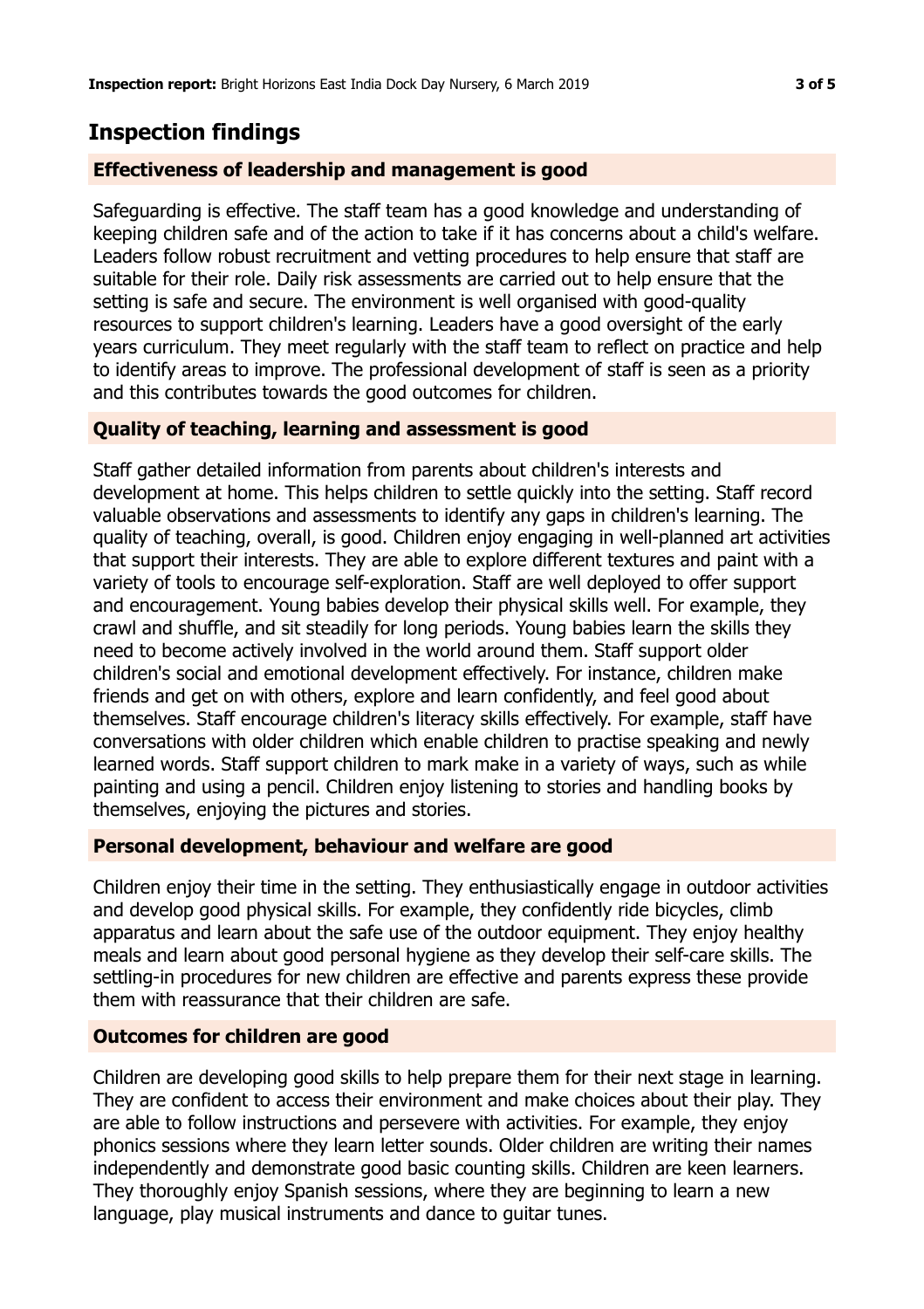## **Setting details**

| Unique reference number                             | EY491425                                                                             |  |
|-----------------------------------------------------|--------------------------------------------------------------------------------------|--|
| <b>Local authority</b>                              | <b>Tower Hamlets</b>                                                                 |  |
| <b>Inspection number</b>                            | 10067226                                                                             |  |
| <b>Type of provision</b>                            | Childcare on non-domestic premises                                                   |  |
| <b>Registers</b>                                    | Early Years Register, Compulsory Childcare<br>Register, Voluntary Childcare Register |  |
| Day care type                                       | Full day care                                                                        |  |
| <b>Age range of children</b>                        | $0 - 4$                                                                              |  |
| <b>Total number of places</b>                       | 84                                                                                   |  |
| Number of children on roll                          | 81                                                                                   |  |
| Name of registered person                           | <b>Bright Horizons Family Solutions Limited</b>                                      |  |
| <b>Registered person unique</b><br>reference number | RP901358                                                                             |  |
| Date of previous inspection                         | 28 February 2017                                                                     |  |
| <b>Telephone number</b>                             | 020 7515 8333                                                                        |  |

Bright Horizons East India Dock Day Nursery registered in 2015. The nursery is based in the East India area of Docklands in London. The nursery opens Monday to Friday for 51 weeks of the year. Sessions are from 8am until 6pm. The nursery is linked to nearby East India Dock Pre School. There are 29 staff who work directly with the children at the nursery. Of these staff, 26 hold relevant childcare qualifications at level 2 or above. Two members of staff hold a qualification at level 6.

This inspection was carried out by Ofsted under sections 49 and 50 of the Childcare Act 2006 on the quality and standards of provision that is registered on the Early Years Register. The registered person must ensure that this provision complies with the statutory framework for children's learning, development and care, known as the early years foundation stage.

Any complaints about the inspection or the report should be made following the procedures set out in the guidance Complaints procedure: raising concerns and making complaints about Ofsted, which is available from Ofsted's website: www.ofsted.gov.uk. If you would like Ofsted to send you a copy of the guidance, please telephone 0300 123 4234, or email [enquiries@ofsted.gov.uk.](mailto:enquiries@ofsted.gov.uk)